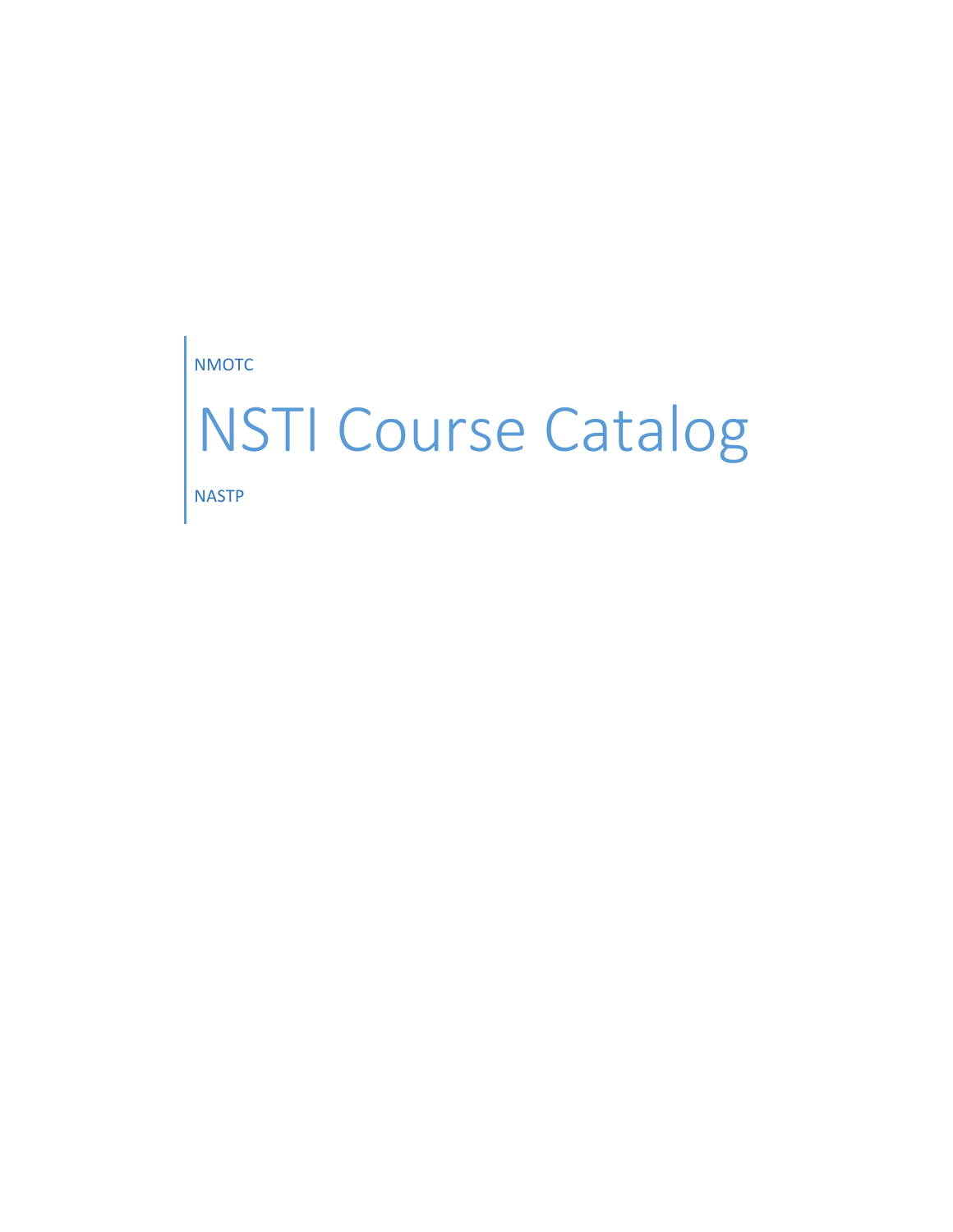### Table of Contents

| Class 4 Pressurized (or Oxygen Available/Required), Non-Parachute Equipped 14              |
|--------------------------------------------------------------------------------------------|
|                                                                                            |
|                                                                                            |
| Level B - Recommended Annual Mission Training (as applicable for aviators and aircrew)  15 |
|                                                                                            |
|                                                                                            |
|                                                                                            |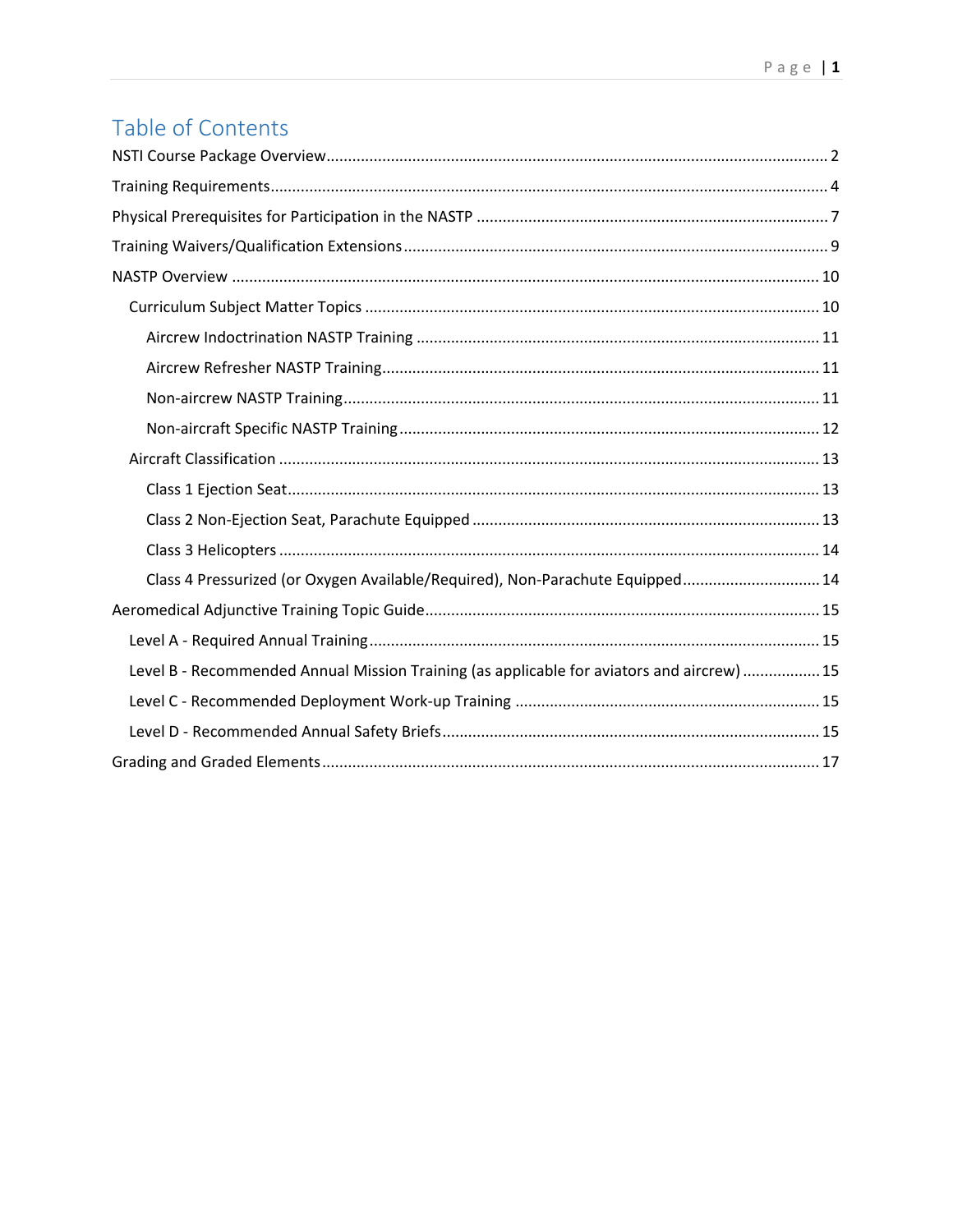## <span id="page-2-0"></span>NSTI Course Package Overview

The Naval Aviation Survival Training Program (NASTP) includes four specific types of aviation physiology and water survival training:

#### 1. Initial training series

- 2. Specialized, supplemental and/or advanced continuation training initial series
- 3. Refresher continuation training for aircrew series

### 4. Adjunctive training that augments the basic refresher cycle of the NASTP and squadron aviation safety programs

The applicable sections of the OPNAVINST 3710.7 Chapter 8 are presented below. All references to paragraphs or appendices have been left in for your reference.

#### •Training Requirements [\(attachment 1\)](#page-4-0)

•Records - Flight personnel reporting for NASTP training at an Aviation Survival Training Center (ASTC) shall deliver their NATOPS Flight Personnel Training/Qualification Jacket with a current Aeromedical Clearance Notice (BUMED 6410/2) to the training site. The ASTC shall ensure that appropriate training entries are made and inserted into the NATOPS jacket. All training documentation forms are to be retained as a permanent part of the NATOPS jacket. Personnel completing required annual Adjunctive training shall have the training documented in their NATOPS jacket, other Adjunctive training may also be documented there. Previously, NASTP training was documented on OPNAV Form 3760/32F, documentation of training now consists of a qualification letter (Appendix E, E.6). For aircraft specific training (Aircrew Indoctrination NASTP Training, Aircrew Refresher NASTP Training, and Non-aircrew NASTP Training) the specific aircraft qualified for shall be listed. Use Appendix E sections E.1, E.2, and E.3 to determine training requirements. For detailed information on aircraft specific requirements contact the ASTC or NSTI.

•Physical Prerequisites for Participation in the NASTP [\(attachment 2\)](#page-7-0)

•Training Waivers/Qualification Extensions [\(attachment](#page-9-0) 3)

•Coordination - Type Commanders, commanding officers, aerospace physiologists, flight surgeons, training and safety officers shall monitor the NASTP to ensure that the curricula support their requirements. NASTP curricula shall be submitted to COMNAVAIRFOR (N45) for approval. Curricula shall be developed by NSTI, the course curriculum model manager (CCMM) for all NASTP training, and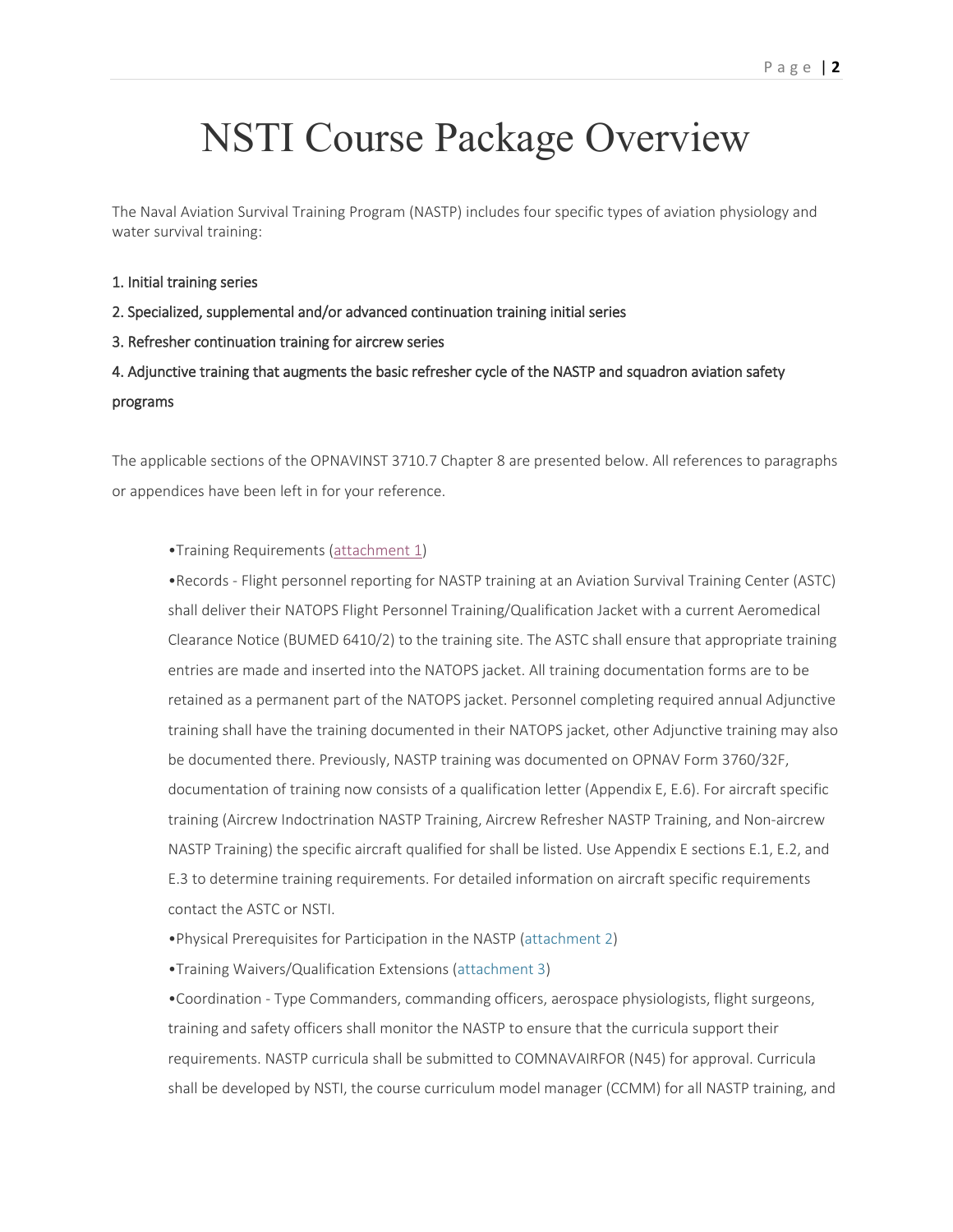sent to COMNAVAIRFOR via BUMED (NASTP Training Agent). The curricula shall be developed with the technical advice of other naval activities as necessary. COMNAVAIRFOR approved curricula shall be distributed by NSTI for implementation. NASTP training shall be accomplished only through the NSTI ASTCs. NSTI shall, in coordination with BUMED (M341), evaluate and standardize all approved curricula, procedures, equipment and devices. NSTI is also responsible for the development/distribution/duplication of academic support materials for the NASTP curricula. Naval Operational Medicine Institute (NOMI) has the responsibility to ensure annual evaluations are conducted at each ASTC for NASTP safety, standardization, and quality assurance in accordance with guidance provided by CNO, COMNAVAIRFOR (N45) and BUMED. An additional annual inspection for NASTP training device Quality, Assurance and Revalidation (QA&R) is required. NSTI shall implement corrections as required.

- •NASTP Overview [\(attachment 4\)](#page-10-0)
- •Adjunctive Training [\(attachment](#page-15-0) 5)
- •Grading/Graded Elements [\(attachment 6\)](#page-17-0)

•Environmental Exposure - Flight personnel shall not participate in flight duties for 12 hours after completion of the following NASTP training or training devices: 9D5 or 9D6 (METS), CFET, MSDD, dynamic SEBD (or equivalent egress device) training, and/or low pressure chamber flights in excess of 30,000 feet. Personnel may fly as passengers in aircraft during this 12-hour period however; the cabin altitude shall not exceed 10,000 feet for personnel who have been exposed to a low pressure chamber flight in excess of 30,000 feet. The low pressure chamber exposure flight restrictions do not apply to personnel completing dynamic hypoxia training via a reduced oxygen breathing device (ROBD) in lieu of a low pressure chamber flight.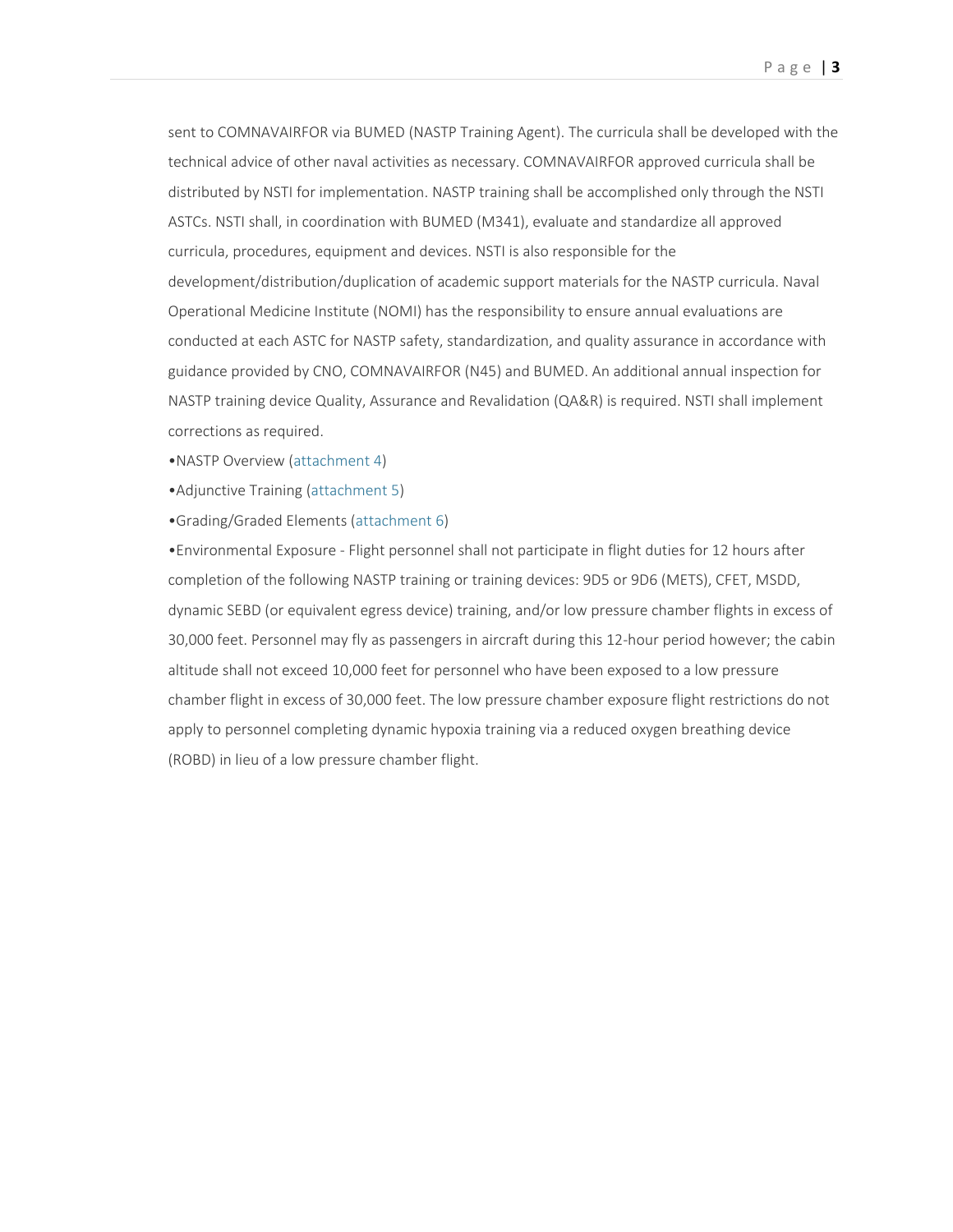# <span id="page-4-0"></span>Training Requirements

The NASTP shall prepare personnel authorized to fly in naval aircraft by providing training in the areas of aeromedical aspects of flight, water survival skills, the proper use of Aviation Life Support Systems (ALSS), and other general personal mission enhancement and survival procedures. Requalification is required every 4 years unless otherwise specified. Expiration date shall be on the last day of the month in which training was originally completed. Specific expiration dates will be annotated on course completion letters/documents.

- a. Appropriate courses for aircrew and non-aircrew are specified in OPNAVINST 3710.7 series Chapter 8 and Appendix E. Unless otherwise noted, course substitution is not authorized.
- b. All U.S. Military services and foreign military aviators and aircrew flying in USN/USMC aircraft shall meet U.S. Navy quadrennial refresher training requirements prior to flight.
- c. The NASTP qualifications of personnel who do not fly in a crew position for a period of 18 consecutive months are considered expired; appropriate refresher training is required prior to the return to flight status.
- d. Personnel who transition to a different category aircraft or will be performing duties in a different class of aircraft may require additional training prior to flight in that new aircraft class in addition to their current qualification. If Aircrew Indoctrination NASTP Training has been completed, only the refresher course for the transition aircraft needs to be completed. The date of the first qualification will be used to calculate the expiration date of the new qualification. Modules in the new course that are identical to those in the first course do not need to be repeated. Consult either the CNO/COMNAVAIRFOR approved NASTP curricula or the Naval Survival Training Institute (NSTI) for specifics.
- e. Flight personnel being assigned to an OCONUS duty station shall complete applicable NASTP training prior to leaving CONUS. Commanding officers of detaching personnel shall ensure that requirements are met prior to detachment or ensure that the individual is scheduled for NASTP completion in route. Training must be completed to ensure that NASTP currency will not expire during assigned OCONUS tour.
- f. Personnel shall complete their training prior to commencement of a deployment if their qualifications will expire during that deployment or within 60 days of anticipated deployment completion.
- g. Aircrew in a DIFDEN status are not required to maintain currency in NASTP training. Personnel under DIFDEN waivers are required to be current in NASTP.
- h. Common elements of NASTP and USAF Original and Refresher Physiology training shall be recognized as meeting either service's requirements. Common elements are items B-F, R, T, U. Not recognized are aviation water survival items and aircraft/service specific training, such as ejection seat, parachute procedures, emergency egress and ALSS training. For designated aircrew trained in USAF Physiology and Water Survival (S-V86-A or S-V90-A), appropriate NASTP refresher curriculum less the common elements shall be completed prior to flight. For non-aircrew, the appropriate Aircrew Indoctrination NASTP Training course less the common events shall be completed prior to flight. USAF Officer Cadet Initial Training and USAF Passenger Training is not recognized as meeting any NASTP requirements. Common elements of NASTP and US Army Aviation Physiology training (elements B through E of Figure E-2) are recognized as meeting either service's requirements.
- i. For USAF-trained designated aviators and aircrew selected to fly in Category 1 aircraft, if Original USAF Physiology Training and USAF Water Survival course S-V86-A have been successfully completed, Aircrew Refresher NASTP Training for Class 1 Aircraft shall be required prior to flight duties in naval aircraft. If these courses have not been completed, the appropriate required training is Aircrew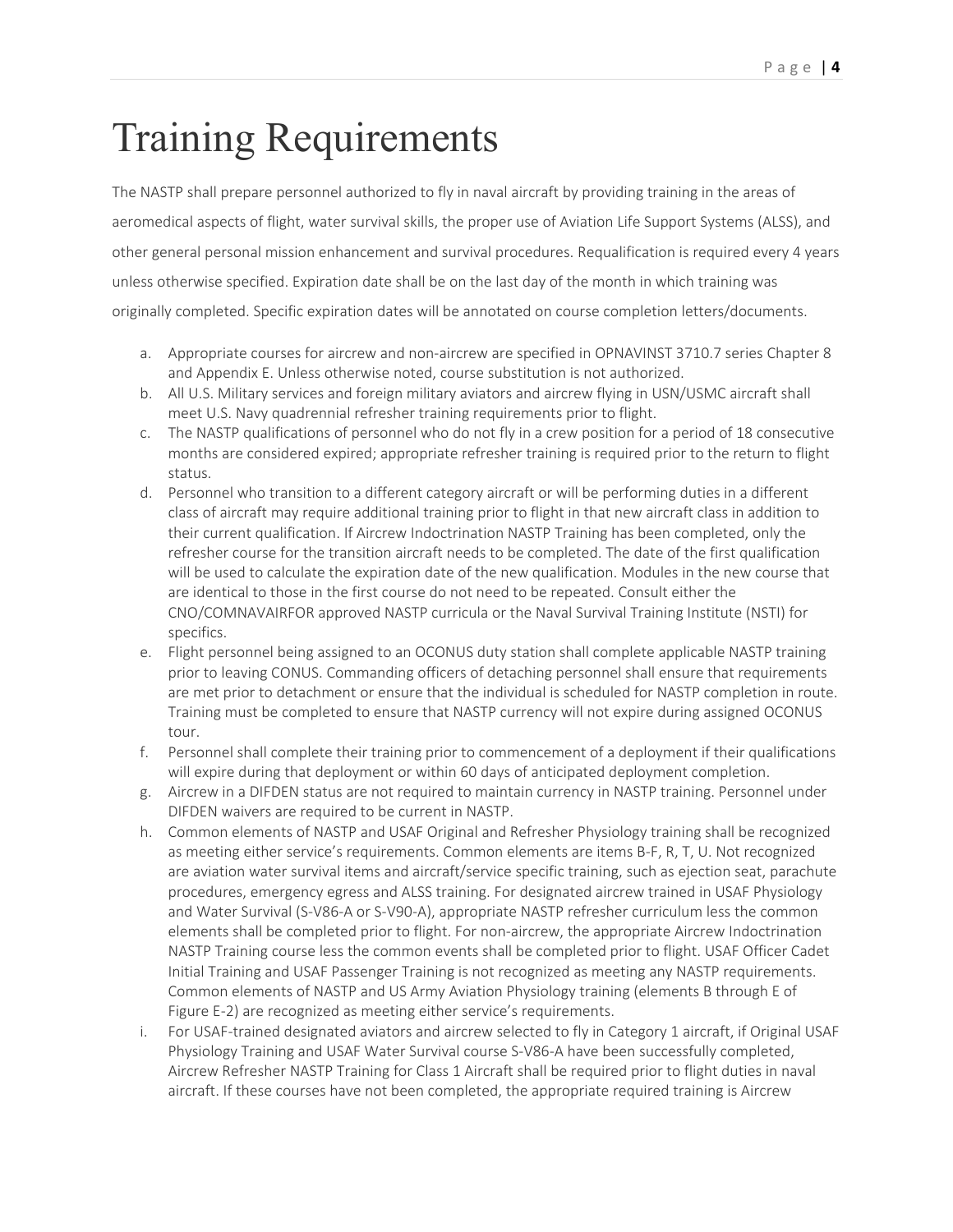Indoctrination NASTP Training for Class 1 Aircraft prior to flight. These NASTP training requirements are not waiverable.

- j. For USAF-trained designated aviators and aircrew selected to fly in Category 2 aircraft, if Original USAF Physiology Training and USAF Water Survival course S-V90-A have been successfully completed, Aircrew Refresher NASTP Training for Class 2 Aircraft shall be required prior to flight duties in naval aircraft. If these courses have not been completed, the appropriate training is Aircrew Indoctrination NASTP Training for Class 2 Aircraft prior to flight. These NASTP training requirements are not waiverable.
- k. For USAF-trained designated aviators and aircrew selected to fly in Category 3 aircraft, if Original USAF Physiology Training and USAF Water Survival courses S-V90-A and S-V84-A have been successfully completed, Aircrew Refresher NASTP Training for Class 3 Aircraft shall be required prior to flight duties in naval aircraft. If these courses have not been completed, the appropriate training is Aircrew Indoctrination NASTP Training for Class 3 Aircraft prior to flight. These NASTP training requirements are not waiverable.
- l. For USAF-trained designated aviators and aircrew selected to fly in Category 4 aircraft, if Original USAF Physiology Training and USAF Water Survival course S-V90-A have been successfully completed, Aircrew Refresher NASTP Training for Class 4 Aircraft shall be required prior to flight duties in naval aircraft. If these courses have not been completed, the appropriate training is Aircrew Indoctrination NASTP Training for Class 4 Aircraft prior to flight. These NASTP training requirements are not waiverable.
- m. Civilian contractor DOD flight operations are governed by this document, NAVAIRINST 3710.1 and must also comply with US Title Code, Office of Management and Budget (OMB), DOD, SECNAVINST and other OPNAV instructions concerning reimbursement to the Navy for training provided.
- n. DOD civilians are authorized training if duties require flight aboard USN/USMC, other U.S. Military, USCG, or NASA owned or DOD contracted aircraft (including pre-accepted DOD aircraft).
- o. Non-DOD civilians are authorized training if authorized flight aboard USN/USMC, other U.S. Military, USCG, or NASA owned aircraft or DOD contracted aircraft (including pre-accepted DOD aircraft) (reimbursement may be required).
- p. The Non-aircrew NASTP Training curricula shall indicate those elements specific to overwater flights. For orientation flights approved with aviation water survival training waived by the flight approving authority (i.e., flights are overland only), those elements identified as specific to overwater flights in the CNO/COMNAVAIRFOR approved curriculum are not required.
- q. The common elements of NASTP and Foreign military aviation physiology training shall be recognized as meeting either service's requirements per the STANAG 3114 Aeromedical Training of Flight Personnel and ASCC AIR STD 61/101/3 agreements. Common elements are items B-F, R, T and U. Not recognized are aviation water survival items and aircraft/service specific training, such as ejection seat, parachute procedures, emergency egress and ALSS training. For foreign-trained aircrew, appropriate NASTP curriculum (Aircrew Indoctrination NASTP Training) less the common elements shall be completed prior to flight. For non-aircrew (selected passengers or project specialists), appropriate NASTP curriculum (Non-aircrew NASTP Training) less the common elements listed above shall be completed prior to flight. This policy is in effect for the following countries: Australia, Belgium, Canada, Denmark, France, Germany, Greece, Italy, Netherlands, New Zealand, Norway, Portugal, Turkey, and United Kingdom. For all others, the applicable NASTP course shall be completed in its entirety.
- r. Completion of Canadian, German or United Kingdom Aviation Water Survival training is recognized as meeting Initial NASTP Aviation Water Survival training requirements. For designated Canadian, German and/or United Kingdom aircrew, if their aviation physiology and water survival training has been successfully completed in their native country, the applicable NASTP refresher curriculum (Aircrew Refresher NASTP Training) shall be completed prior to Navy flight duties. If initial aviation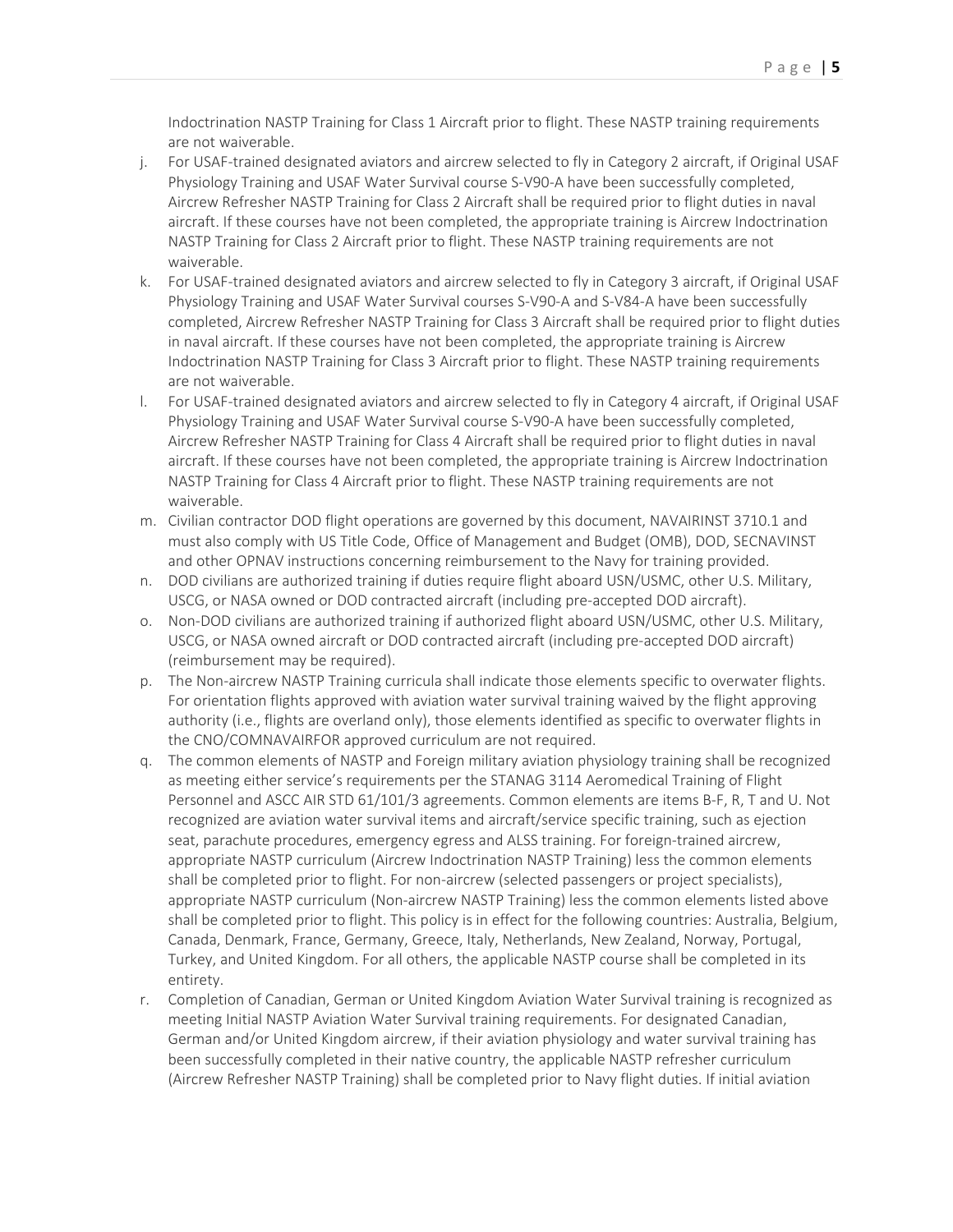physiology and water survival has not been completed, the aviator shall be enrolled in the appropriate Aircrew Indoctrination NASTP Training course.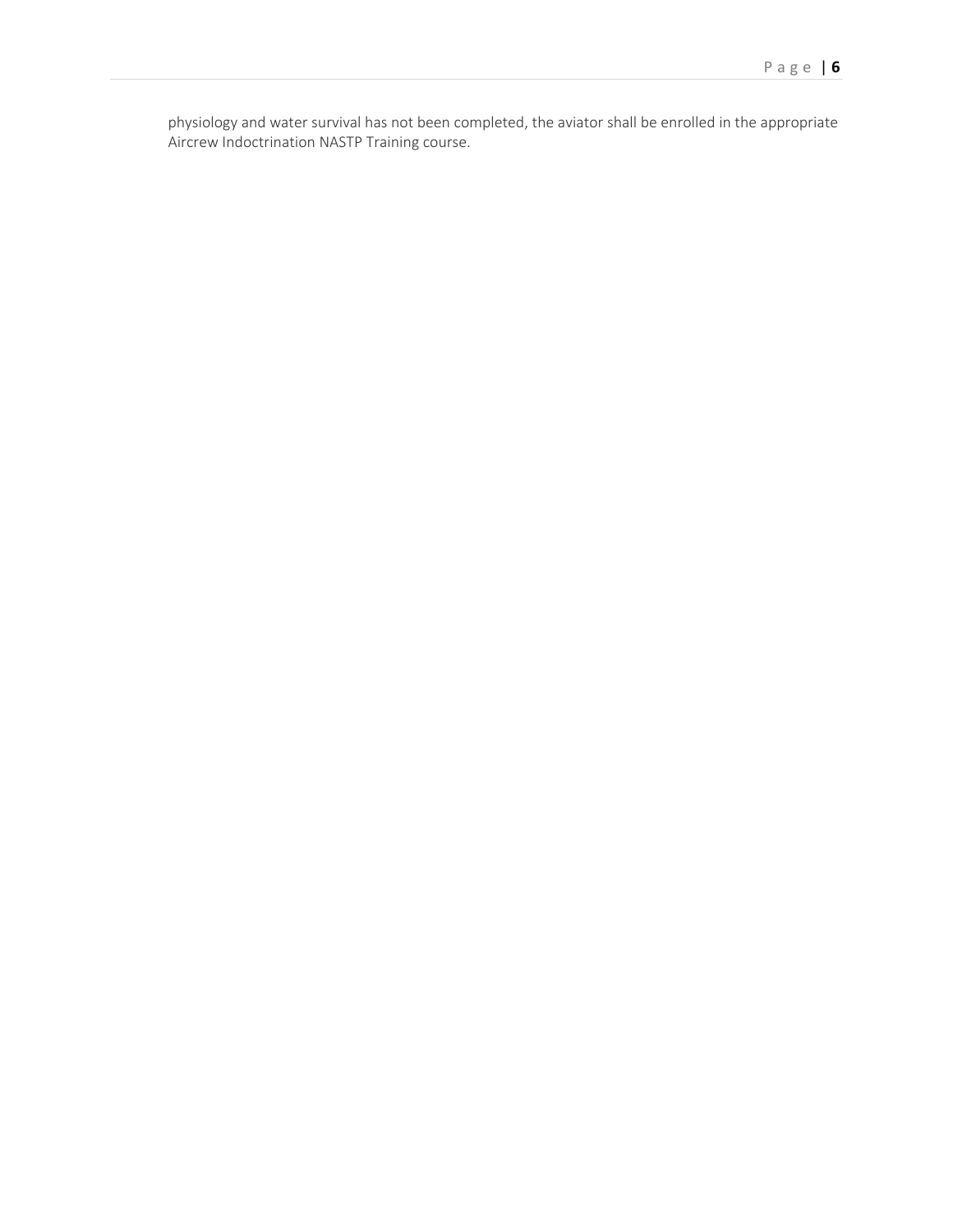# <span id="page-7-0"></span>Physical Prerequisites for Participation in the NASTP

- a. All prospective and designated flight personnel (including DoD civilians) on competent flight orders shall have and present a current BUMED 6410/2 prior to participation in any NASTP dynamic training. The documentation shall be signed by a naval FS, or aviation medical officer (AMO).
- b. Fleet Marine Force (FMF) Medical Officers, Diving Medical Officers (DMO) and Undersea Medical Officers (UMO) are authorized to provide medical clearance letters for personnel participating in basic/advanced water survival/underwater egress training (i.e., SEBD, Survival Swimming, Remedial Swim, Non-aircrew Underwater Emergency Egress, CBR In-water Egress & Survival, USMC Underwater Egress Familiarization).
- c. DMOs and UMOs are authorized to provide medical clearance letters for military personnel (e.g., Special Operations Forces (SOF)) participating in High Altitude Parachutist (HAP) Physiology or Advanced Underwater Egress Training and Survival Procedures.
- d. Enlisted Personnel (e.g., Independent Duty Corpsman (IDC) or other Hospital Corpsman (HM)) are not authorized to provide (or sign) medical clearance for FMF or other personnel with the following exception: IDC or HM may issue an aeromedical clearance after consultation with a credentialed flight surgeon or aeromedical provider. The record must include specific identifying information of the provider consulted as well as summarize the information discussed.
- e. Personnel participating in NASTP lectures only do not require medical clearance.
- f. Civilian contractors (pilots, aircrew, and non-aircrew) shall present a current FAA Medical Certificate and OPNAV 3710/18a form signed by a FAA Certified Aviation Medical Examiner or other qualified physician prior to participation in high-risk, dynamic NASTP training. If a current FAA Medical Certificate plus a completed 3710/18a is not utilized for participation in high-risk, dynamic NASTP training, the civilian contractor shall present a completed OPNAV 3710/18 form prior to participation in the training. Military flight surgeons shall have no responsibility for the endorsement of NASTP training (3710/18a) for civilian contractors.
- g. With regard to naval aviator and enlisted aircrew candidates entering initial training through either the CNATRA or USAF AETC pipeline, exceptions to paragraph 8.4.3.a are authorized as determined by NAVOPMEDINST as follow:
- h. For cases where NAMI has a completed flight physical but cannot issue an Aeromedical Clearance Notice pending administrative processing, NAMI may certify the candidate physically qualified to commence Initial training using NAVOPMEDINST 6120/2.
- i. Naval aviator candidates and enlisted aircrew candidates awaiting waiver approval for a physical defect may be transferred from NAVAVSCOLSCOM to further aviation pipeline training only upon recommendation from NAMI and NAVAVSCOLSCOM.
- j. Non-aircrew personnel, Federal Government agency personnel (except NASA) and civilian agency personnel shall have a BUMED 6410/2 or OPNAV 3710/18 for participation in the NASTP. The medical clearance is valid for 1 year. Where non-aircrew personnel may fly in U.S. Navy/U.S. Marine Corps aircraft on a recurring basis, their medical clearance should be adjusted to expire on the last day of their birth month.
- k. Appropriate medical clearances for other U.S. military, USCG or NASA personnel participating in the NASTP may be signed by those services' or agencies' medical officers, signifying that the individual is physically qualified for participation in *high-risk* NASTP training.
- l. Physical prerequisites for other personnel not identified above shall be determined on a case-by-case basis by COMNAVAIRFOR (N45) or CMC (ASM).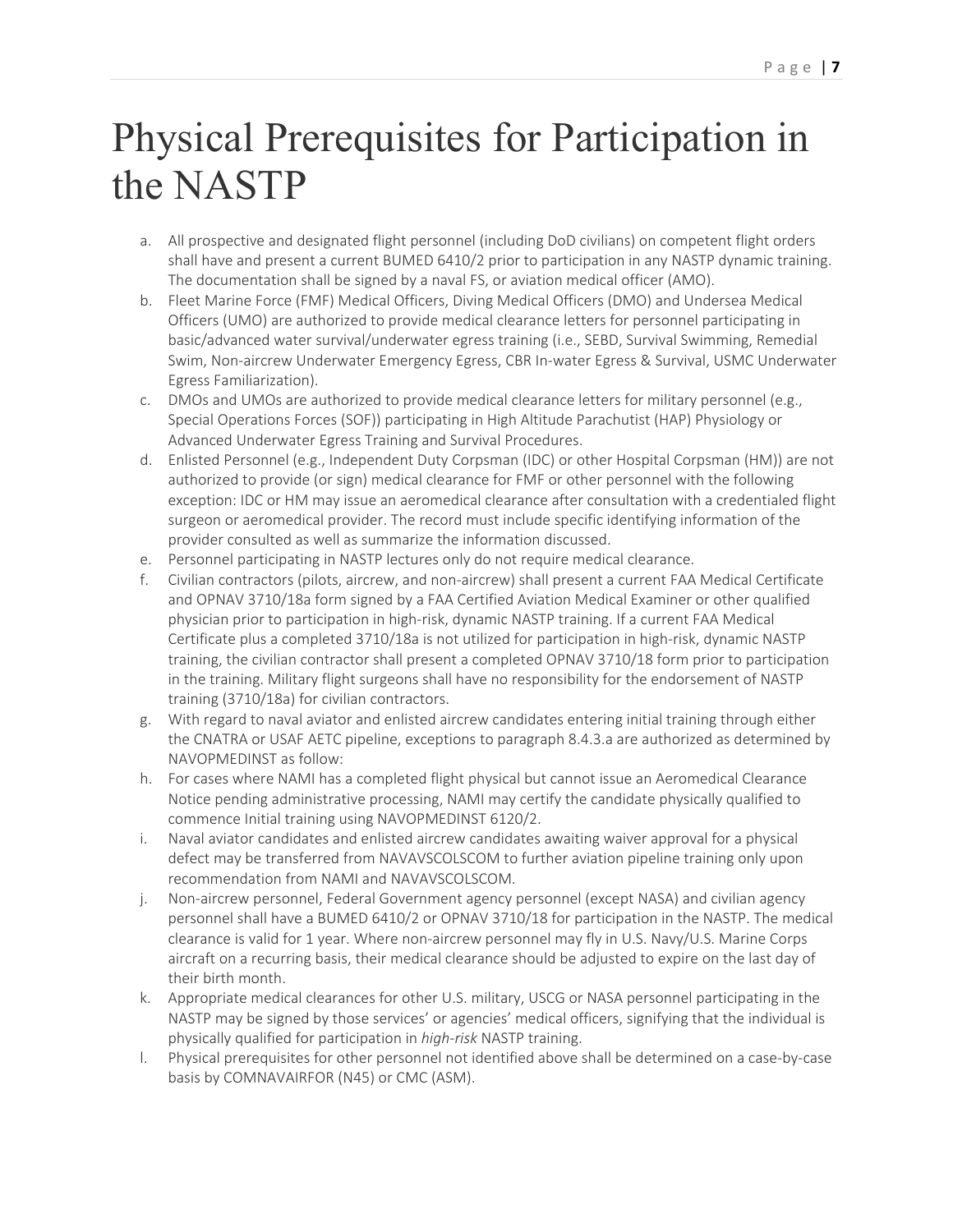m. The NASTP swimming ability prerequisite is U.S. Navy 3rd Class swimmer, U.S. Marine Corps CWS-1, or better. For U.S. Marine Corps assault troops participating in NASTP Module M5, U.S. Marine Corps CWS-3 (to include survival flotation instruction) or better is required. Officer and enlisted aircrew receiving pre-flight training at Naval Aviation Schools Command (NASC) shall pass the intermediate swim course (CIN C-050-0605)and CPR/Basic First Aid prior to enrolling in aircrew indoctrination NASTP training. Specific details of requirements to be followed are provided in the front matter of each CNO/COMNAVAIRFOR approved NASTP curriculum.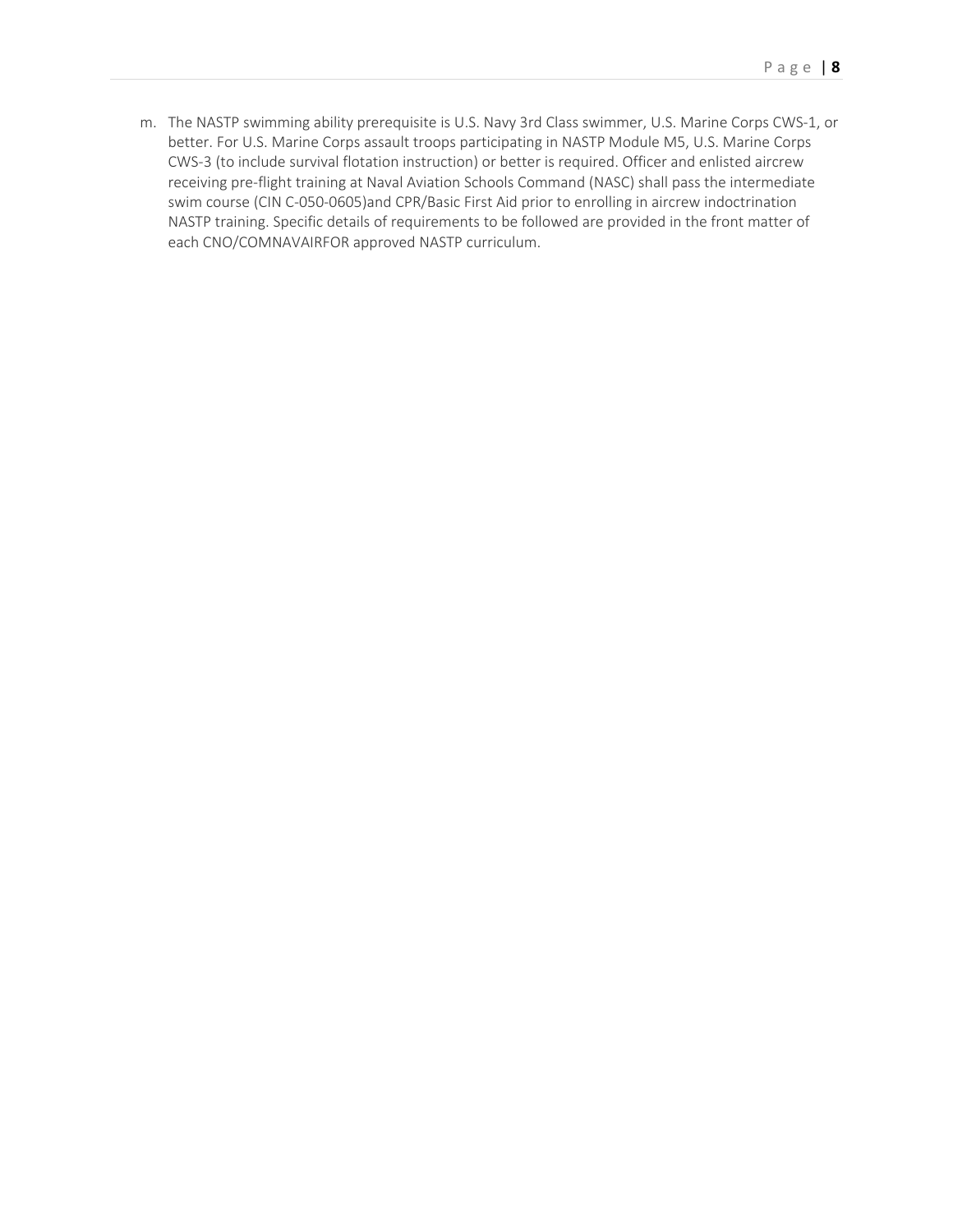# <span id="page-9-0"></span>Training Waivers/Qualification Extensions

Personnel delinquent in the NASTP training requirements shall not be scheduled to fly unless a qualification extension has been granted by the appropriate aviation TYCOM or in accordance with this instruction as follows:

- a. Training waivers for required Aircrew and Non-aircrew Indoctrination NASTP Training shall be submitted to COMNAVAIRFOR (N45) or CMC (ASM) as appropriate. Waivers for individuals participating in orientation/indoctrination flights will be handled per paragraph 3.2. If a waiver is granted, the pilot in command shall ensure that the individual(s) are thoroughly briefed on installed life support systems (i.e., oxygen systems, parachutes, life vests, exposure suits), emergency egress systems (i.e., ejection seats, canopy jettison system), and ditching, crash landing and bailout procedures. NASTP requirements are waived for passengers in aircraft not equipped with ejection seats or personal oxygen systems used for primary life support.
- b. Training waivers and qualification extensions for Aircrew Refresher NASTP training shall be submitted to the appropriate aviation TYCOM.
- c. COMNAVAIRFOR or CMC may grant a waiver/qualification extension if the previously designated waiver authorities are not in the chain of command.
- d. COMNAVAIRFOR (N45) shall be an information addressee on all waiver/qualification extension requests.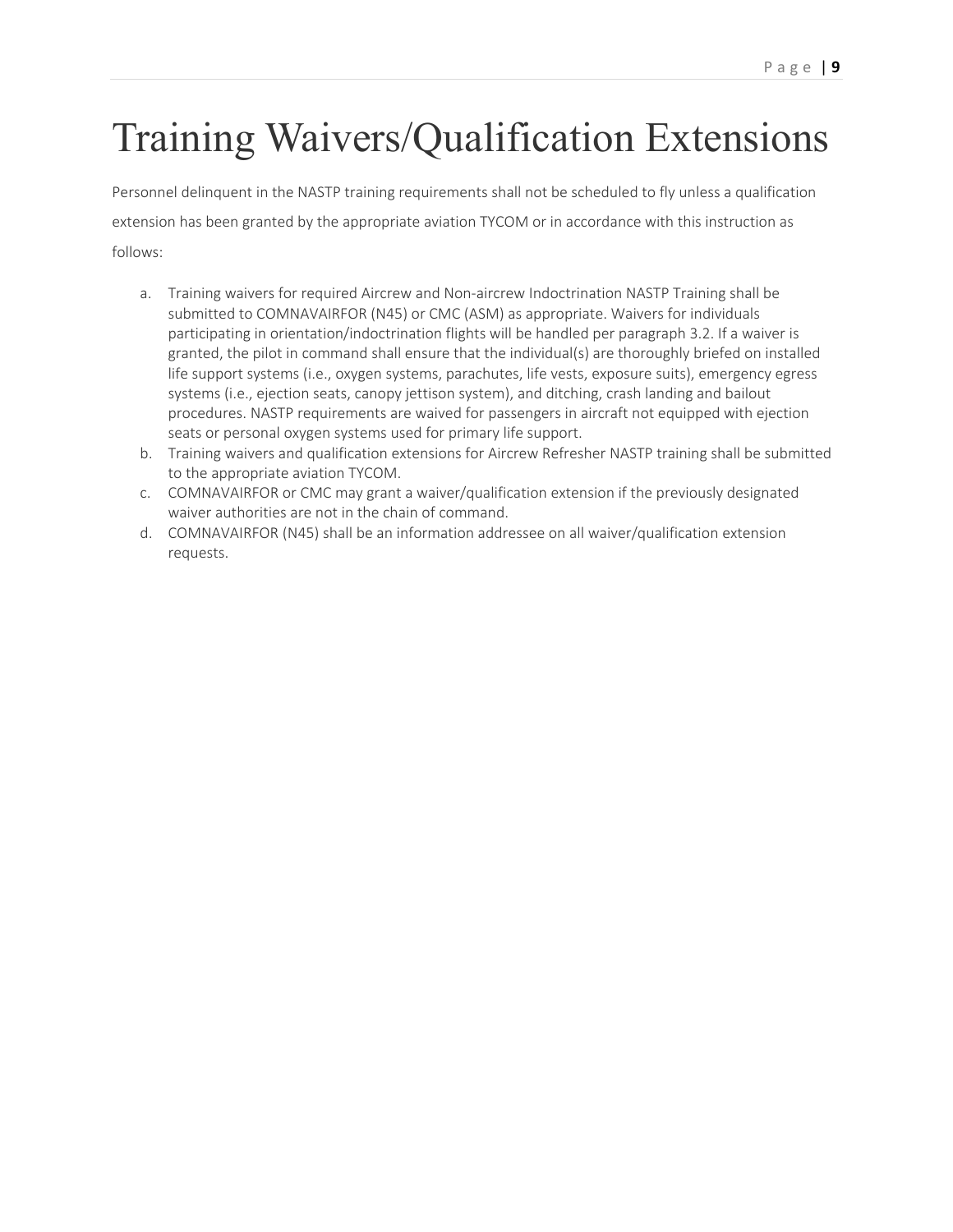# <span id="page-10-0"></span>NASTP Overview

The Naval Aviation Survival Training Program (NASTP) consists of two major elements:

Aviation Physiology Training; and Aviation Water Survival Training Program

AVIATION PHYSIOLOGY TRAINING: The purpose of this training is to familiarize designated and prospective

flight crews with the physiological hazards associated with flight.

AVIATION WATER SURVIVAL TRAINING: The purpose of this training is to familiarize and develop confidence in designated and prospective flight crews with techniques and procedures proven successful in sea survival following ditching or bailout over water.

#### <span id="page-10-1"></span>Curriculum Subject Matter Topics

- Aviation Physiology
- Human Factors
- Oxygen Equipment
- Low Pressure Chamber
- Sensory Physiology
- Night Vision
- Survival First Aid
- Aviation Life Support Equipment
- Egress
- Ejection Seats
- Water Survival
- Survival Swim Strokes
- Rescue Procedures
- Parachute Descent
- Supplemental Emergency Breathing Device (SEBD)
- Extended Sea Survival
- Underwater Egress

The Naval Aviation Survival Training Program (NASTP) includes four general categories of survival training

courses.

- 1. Aircrew Indoctrination NASTP Training.
- 2. Aircrew Refresher NASTP Training.
- 3. Non-aircrew NASTP Training.
- 4. Non-aircraft Specific NASTP Training.

Generally for all training categories listed above, course completion letters will indicate which qualification was received and for which specific aircraft the qualification is valid.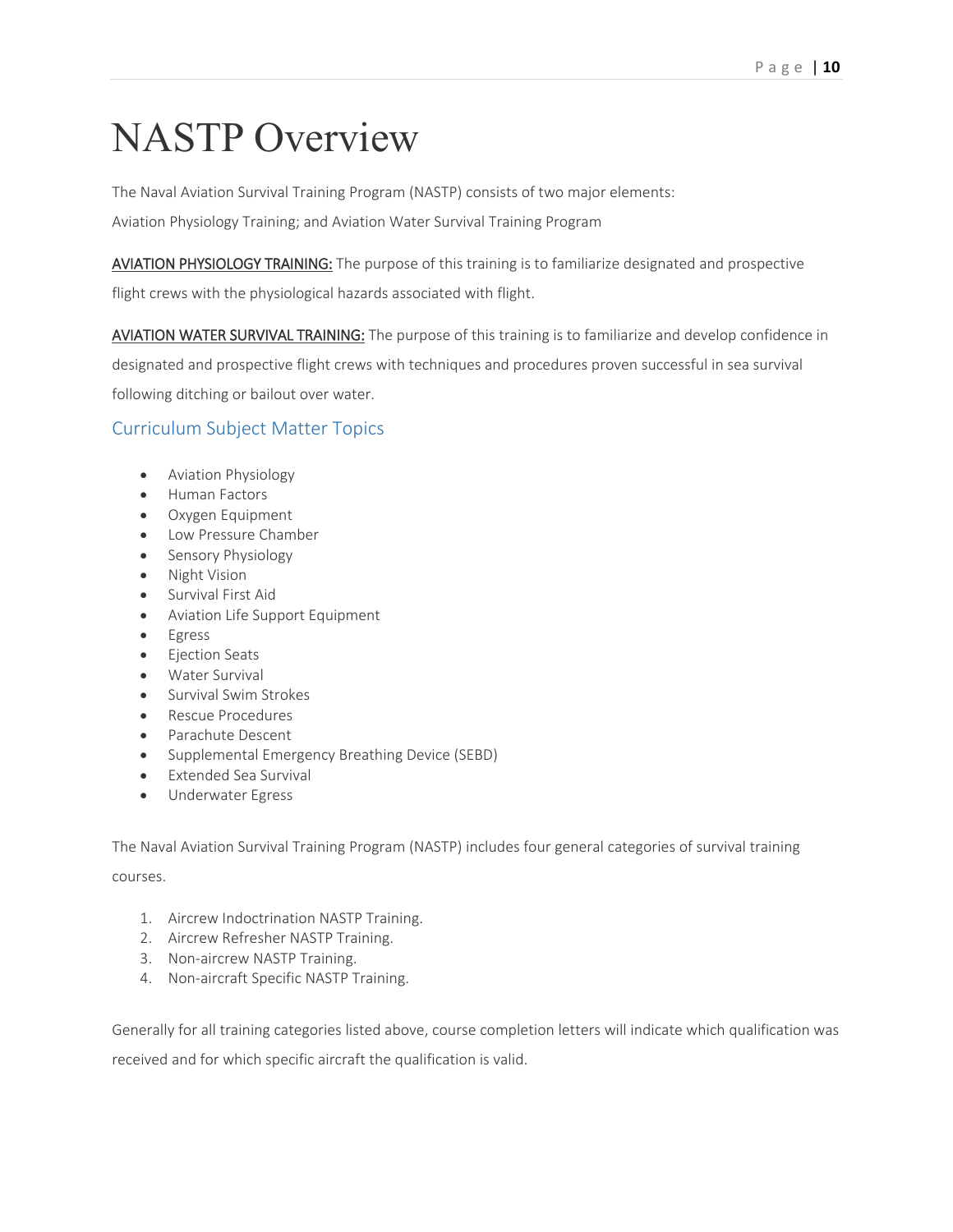#### Page | **11**

#### <span id="page-11-0"></span>Aircrew Indoctrination NASTP Training

Required initial training for all prospective active-duty USN and USMC aeronautically designated personnel and for USAF and USCG personnel in the Navy pipeline. Training is aircraft specific. Unless otherwise specified, all unique modules/versions must be completed by CNO/COMNAVAIRFOR approved curricula in order to qualify for a particular aircraft. In the situation of qualifying for multiple aircraft/classes of aircraft common identical modules do not need to be repeated. Aircraft/Class-specific requirements are detailed in the CNO/COMNAVAIRFOR approved curricula. NASTP Training is valid for 4 years.

- a. Aircrew Indoctrination NASTP Training for Class 1 aircraft. (Previously documented as N1/NP1 and N6 or N5/NP2 and N6).
- b. Aircrew Indoctrination NASTP Training for Class 2 aircraft. (Previously documented as N1/NP1 and N11 or N5/NP2 and N11).
- c. Aircrew Indoctrination NASTP Training for Class 3 aircraft. (Previously documented as N1/NP1 and N12 or N5/NP2 and N12).
- d. Aircrew Indoctrination NASTP Training for Class 4 aircraft. (Previously documented as N1/NP1 and N11 or N5/NP2 and N11).

#### <span id="page-11-1"></span>Aircrew Refresher NASTP Training

Required refresher training for all aeronautically designated personnel. Prerequisite is completion of one of the Aircrew Indoctrination NASTP Training courses. Training requirements per paragraph 8.4.1 apply for USAF, other U.S. Military and foreign military. Training is aircraft specific per CNO/COMNAVAIRFOR approved curricula. Unless otherwise specified, all unique modules must be completed in accordance with CNO/COMNAVAIRFOR approved curricula in order to qualify for a particular aircraft. In the situation of qualifying for multiple aircraft/classes of aircraft, common modules do not need to be repeated. NASTP Training is valid for 4 years. Aircraft/Class-specific requirements are detailed in the CNO/COMNAVAIRFOR approved curricula.

- a. Aircrew Refresher NASTP Training for Class 1 aircraft. (Previously documented as R1/RP1).
- b. Aircrew Refresher NASTP Training for Class 2 aircraft. (Previously documented as R2/RP2).
- c. Aircrew Refresher NASTP Training for Class 3 aircraft. (Previously documented as R3/RP3).
- d. Aircrew Refresher NASTP Training for Class 4 aircraft. (Previously documented as R4/RP4).

#### <span id="page-11-2"></span>Non-aircrew NASTP Training

Initial training for all non-aeronautically designated personnel who require aircraft-specific NASTP training prior to flight. Students include VIPs, Project Specialists, Selected Passengers, and Midshipmen. Training is aircraft specific in accordance with CNO/COMNAVAIRFOR approved curricula. Unless otherwise specified in this instruction, all unique modules must be completed in accordance with the CNO/COMNAVAIRFOR approved curricula in order to qualify for a particular aircraft. In the situation of qualifying for multiple aircraft/classes of aircraft, common modules do not need to be repeated. NASTP Training is valid for 4 years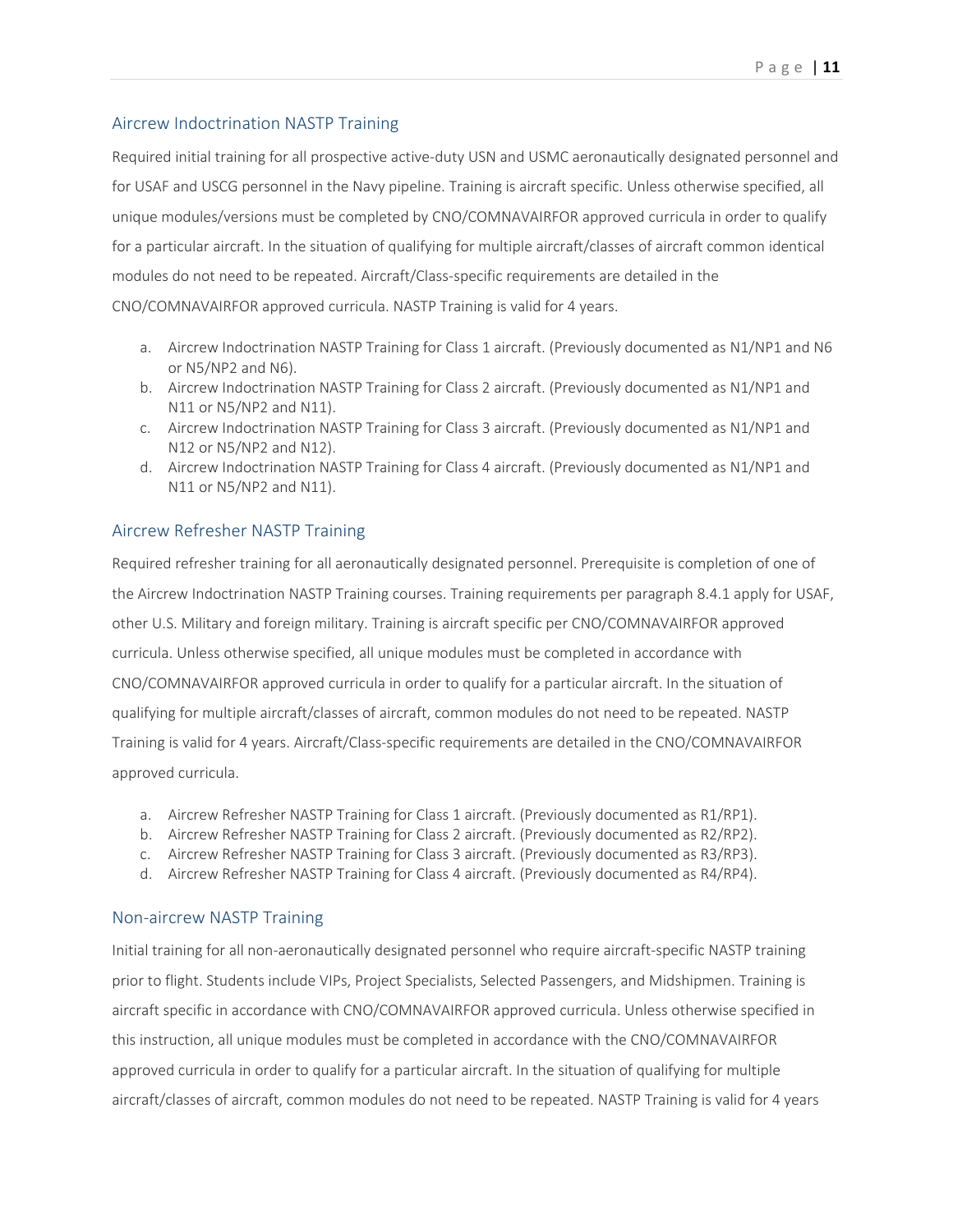for Selected Passengers and Project Specialists, valid for 180 days for Midshipmen, and valid for 90 days for VIP and orientation flights. Aircraft/Class-specific requirements are detailed in the CNO/COMNAVAIRFOR approved curricula. The specific aircraft qualification(s) shall be listed in the course completion letter. Upon expiration of the NASTP qualification, the course shall be repeated to retain/regain currency.

- a. Non-aircrew NASTP Training for Class 1 aircraft. (Previously documented as N3/NP3).
- b. Non-aircrew NASTP Training for Class 2 aircraft. (Previously documented as N4/NP4-Cat 2).
- c. Non-aircrew NASTP Training for Class 3 aircraft. (Previously documented as N4/NP4-Cat 3).
- d. Non-aircrew NASTP Training for Class 4 aircraft. (Previously documented as N4/NP4-Cat 4).

#### <span id="page-12-0"></span>Non-aircraft Specific NASTP Training

Mission Specific required specialized, supplemental or continuation training for aircrew and non-aircrew personnel. Training elements required are specific in accordance with CNO/COMNAVAIRFOR approved curricula. The specific qualification(s) completed shall be listed in the course completion letter. Upon expiration of the NASTP qualification, if applicable, the course shall be repeated to retain/regain currency.

- a. CFET (previously documented as NP-5). Centrifuge-based Flight Environment Training (CFET). Required initial training for all tactical jet aircrew flying AV-8, EA-6, F-5, F-16, F/A-18, or F-35 aircraft prior to reporting for FRS training (ideally CFET training should be completed prior to reporting for the advanced strike syllabus). Documented dynamic centrifuge training completed as a student at NADC Warminster, Holloman AFB, or Brooks AFB is recognized as meeting CFET requirements. Designated aircrews flying the above-listed aircraft who have not received dynamic CFET training (NP5) shall complete this course within 18 months of the signature date of this instruction unless they are specifically waived of the requirement by COMNAVAIRFOR (N45) or CMC (ASM). Failure to meet this NASTP requirement within the timeline stated shall result in grounding until successful participation is completed or CFET is waived. CFET is required only once during an aviation career, but can be repeated upon written request by the aviator's parent command.
- b. HAP Physiology (Previously documented as NP6). High Altitude Parachutist (HAP) Physiology. Physiological training for military personnel (e.g., special operations forces (SOF)) conducting HAP operations.. The training is valid for 5 years and meets USAF/USA HAP Initial physiology training requirements. Upon expiration of qualification, this course is to be repeated in its entirety to maintain currency.
- c. Supplemental Emergency Breathing Device (SEBD) (previously documented as N8). Advanced underwater egress training for personnel authorized to use the SEBD, HABD, or similar underwater egress breathing devices. Prerequisites for training are per CNO/COMNAVAIRFOR approved curriculum guidance. Training is valid for 4 years. More frequent training may be given when requested in writing by the student's parent command.
- d. Survival Swimming (Previously documented as N8). Basic Aviation Water Survival Skills, Remedial and Adjunctive Training. Provides supplemental training in water survival skills and equipment usage and can be used for remediation in specific water survival training elements. Training available upon request or as required.
- e. Non-aircrew Underwater Emergency Egress (Previously documented as N9). Provides Underwater emergency egress training using training devices 9D5, 9D6, and/or other CNO/COMNAVAIRFOR approved underwater egress trainers for authorized personnel whose duty assignments necessitates frequent overwater helicopter or tilt rotor aircraft flights. Training is valid for 4 years. More frequent training may be provided when requested in writing by the student's parent command.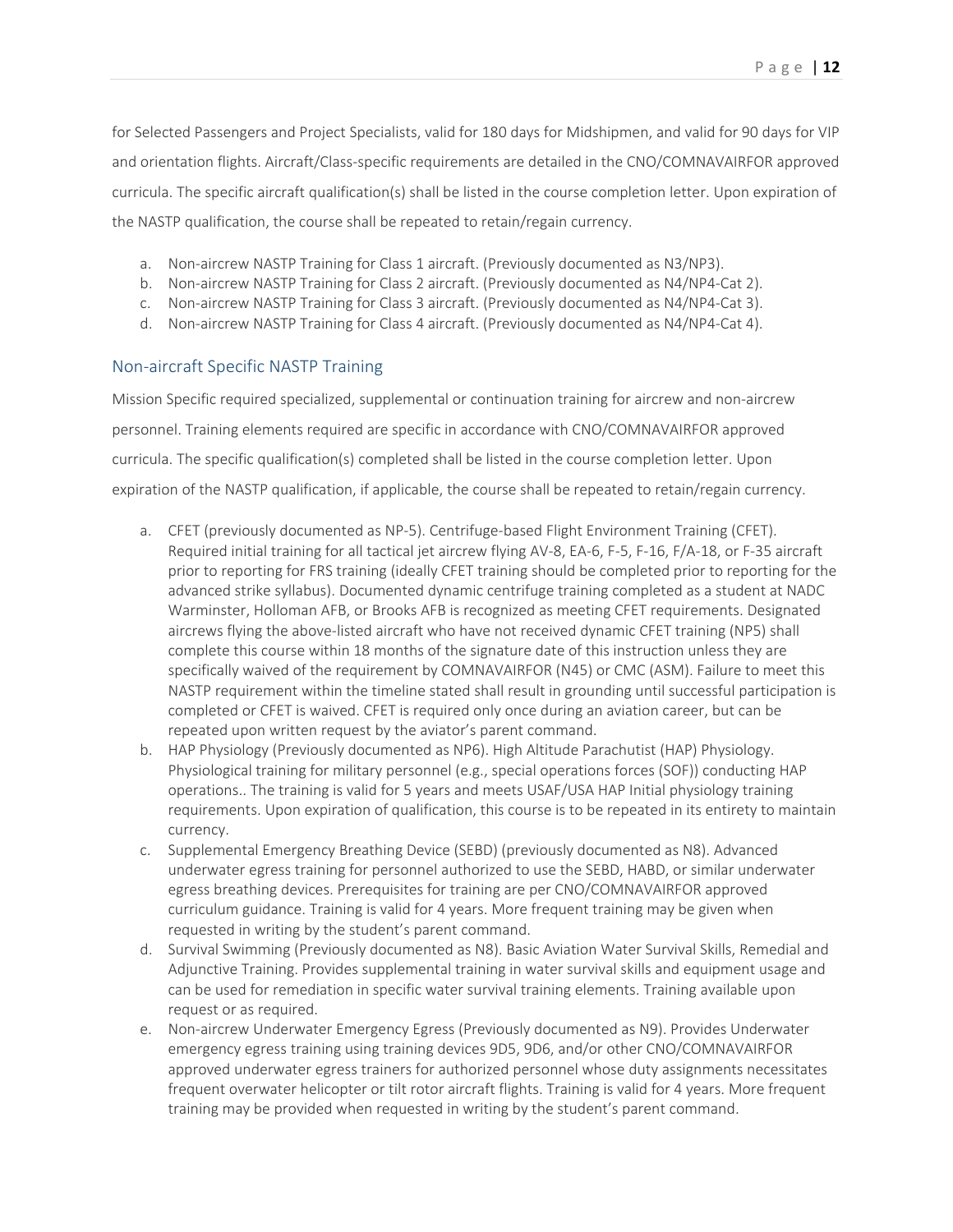- f. CBR Ensemble In-water Egress and Survival (Previously documented as N10). Advanced water survival training for aircrew using CBR ensembles. Prerequisite training is successful completion of Aircrew Indoctrination NASTP Training for Class 1, 2, 3, or 4 aircraft and/or as stated in the CNO/COMNAVAIRFOR approved curriculum. Training is valid for 4 years. More frequent training may be provided when requested in writing by the student's parent command.
- g. USMC "Non-Aircrew" Personnel Underwater Egress Familiarization/Orientation Course (previously documented as N13). This course is authorized only for USMC non-aircrew personnel. The course is designed specifically to provide USMC Expeditionary Forces familiarization with underwater egress procedures from a multi-place underwater egress trainer. This course does not satisfy the module M prerequisite for Supplemental Emergency Breathing Device (SEBD) training, nor is it a substitute for Non-aircrew Underwater Emergency Egress course (listed above). Prerequisites are completion of CWS3 or higher and documentation of survival flotation training. This course is not valid for USN personnel performing FMF duties: these personnel must complete the Non-aircrew Underwater Emergency Egress course. No time limit is established for this course. Training may be provided whenever requested by the USMC student's parent command.
- h. Advanced Underwater Egress Training (Previously documented as N14). This course provides advanced training in underwater emergency egress (from various platforms) that is specific to the equipment worn or carried by personnel. Course prerequisites are available from the ASTC or NSTI. No time limit is established for this course. Training may be provided whenever requested by the student's parent command.
- i. Dynamic Hypoxia Training. This course is to provide didactic and dynamic training focusing on experiencing the symptoms of acute altitude-induced hypoxia and performing corrective actions via a low pressure chamber flight or Reduced Oxygen Breathing Device (ROBD). This course is intended to be used as supplemental or adjunctive aircrew training. If completed by designated aircrew within 90 days of attending Aircrew Refresher NASTP Training the dynamic hypoxia portion of the applicable curriculum does not need to be repeated (in this situation, the completion of the Dynamic Hypoxia Training course shall be used to calculate the ensuing Requalification intervals). No time limit is established for this course. Training may be provided whenever requested by the student or student's command.

### <span id="page-13-0"></span>Aircraft Classification

#### <span id="page-13-1"></span>Class 1 Ejection Seat

- $\bullet$   $AV-8$
- EA-6
- $F/A-18$
- F-16
- F-35
- F-5
- S-3
- T-2
- T-38
- T-45
- T-6

#### <span id="page-13-2"></span>Class 2 Non-Ejection Seat, Parachute Equipped

- E-2
- C-130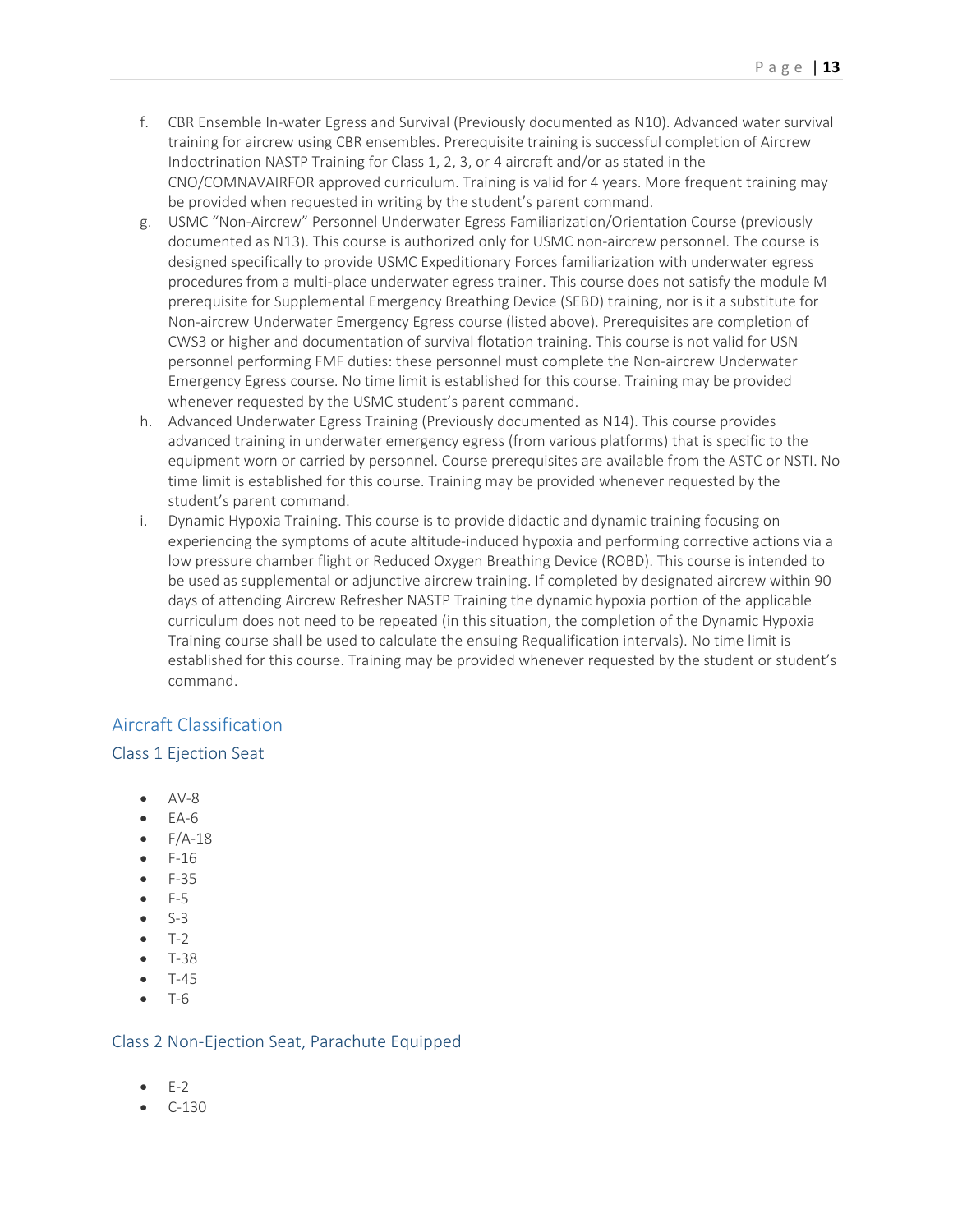- P-3
- T-34
- $\bullet$  C-2

<span id="page-14-0"></span>Class 3 Helicopters

- $\bullet$  AH-1
- H-3
- H-46
- H-53
- H-60
- TH-57
- UH-1

### <span id="page-14-1"></span>Class 4 Pressurized (or Oxygen Available/Required), Non-Parachute Equipped

- $\bullet$  C-12
- C-20
- C-21
- C-26
- C-35
- C-37
- $\bullet$  C-40
- C-9
- $\bullet$  E-4
- E-6B
- T-1
- T-39
- T-44
- V-22

Note: Aircraft not listed above shall be categorized and trained based on which class is most applicable.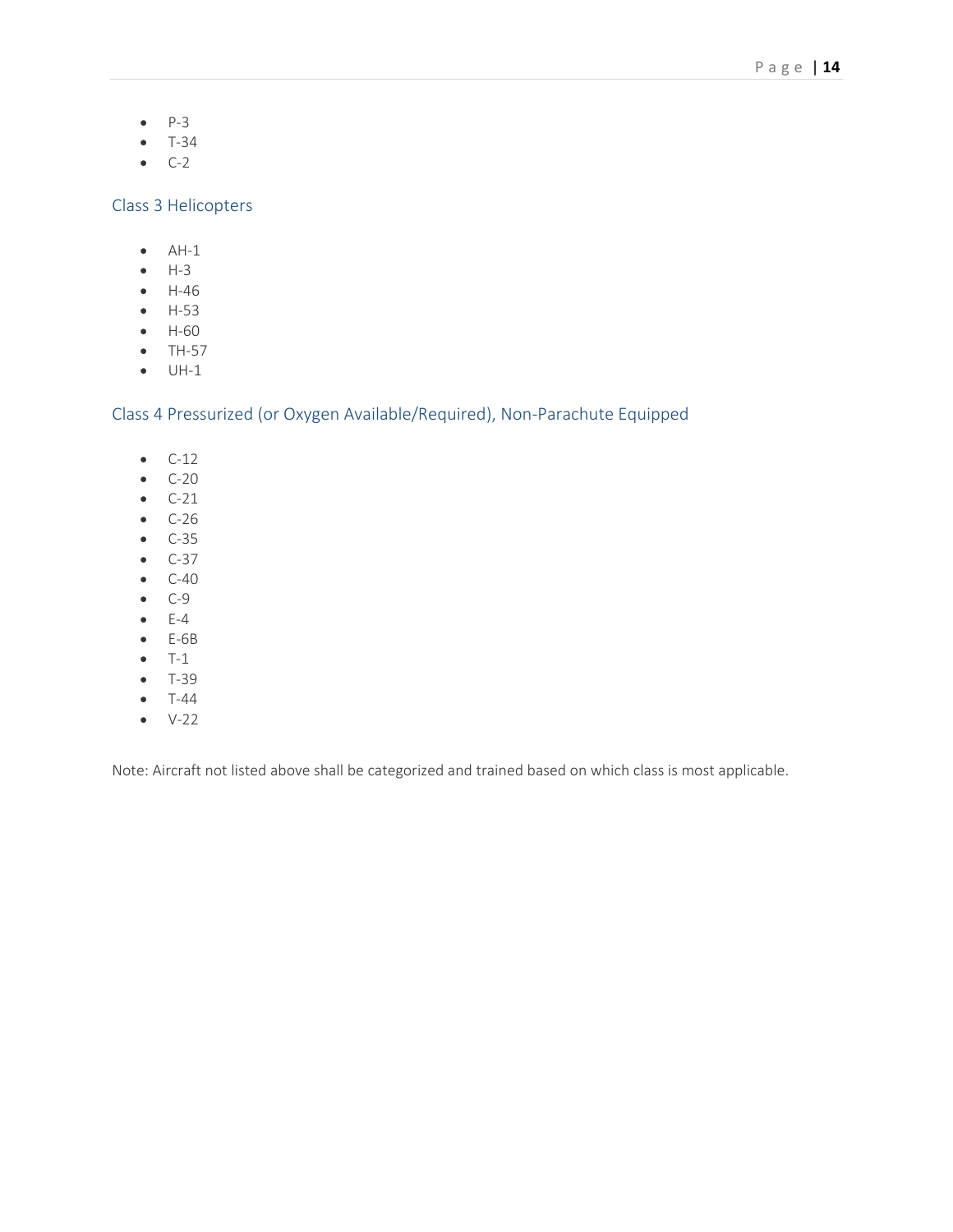# <span id="page-15-0"></span>Aeromedical Adjunctive Training Topic Guide

<span id="page-15-1"></span>Level A - Required Annual Training

- 1. Aeromedical aspects of ejection and/or emergency ground egress (as applicable). NVD removal training shall be incorporated into initial and annual training for aviators, aircrew and project specialists flying with NVDs in ejection seat aircraft.
- 2. Sensory problems Spatial disorientation/misorientation, visual illusions, visual scanning, situational awareness (including low level flight issues) and disorientation countermeasures (may be fulfilled during instrument ground school training and should be conducted by an aerospace physiologist, FS or aerospace physiology technician).
- 3. Laser/LEP.
- 4. Hypoxia Awareness Training (Class 1 Aircraft only) Platform specific hypoxia awareness training to include signs, symptoms, types of hypoxia, and the situations which might cause them (training may be accomplished as lecture only or as part of NASTP Dynamic Hypoxia Awareness Training (uses a ROBD).
- 5. G-Tolerance Improvement Procedures (GTIP) For tactical aircraft (TACAIR) pilots. This brief should cover anti-G straining maneuver (AGSM), push/pull, G-suit fit, hydration, nutrition, fatigue, and exercises that will promote increases in G tolerance.

### <span id="page-15-2"></span>Level B - Recommended Annual Mission Training (as applicable for aviators and aircrew)

- 1. Night vision/NVD (MAWTS-1 refresher curriculum).
- 2. CBRND.
- 3. Hypoxia awareness training (may include ROBD) for tilt-rotor and all fixed wing platforms less class 1.
- 4. Aircraft-installed pane-mounted first aid kit (as applicable).

### <span id="page-15-3"></span>Level C - Recommended Deployment Work-up Training

- 1. Circadian rhythms/long duration flights/fatigue.
- 2. Sustained operations/combat stress.
- 3. Survival/combat first aid Self aid/buddy aid review to include aircraft/survival vest/raft first aid kit contents and proper use.
- 4. Land survival Geographically specific emphasizing hypo/hyperthermia in jungle, mountain, desert and arctic environments (cold/hot weather climate briefs as required).
- 5. Water survival Geographically specific emphasizing hypo/hyperthermia and use of cold weather gear if applicable.
- 6. Military Laser threat briefs (available from MAWTS-1).
- 7. Military communication devices and procedures (applicable survival radios, etc.).

### <span id="page-15-4"></span>Level D - Recommended Annual Safety Briefs

1. Human performance enhancement (e.g., stress management, fatigue management, fitness for health, etc.).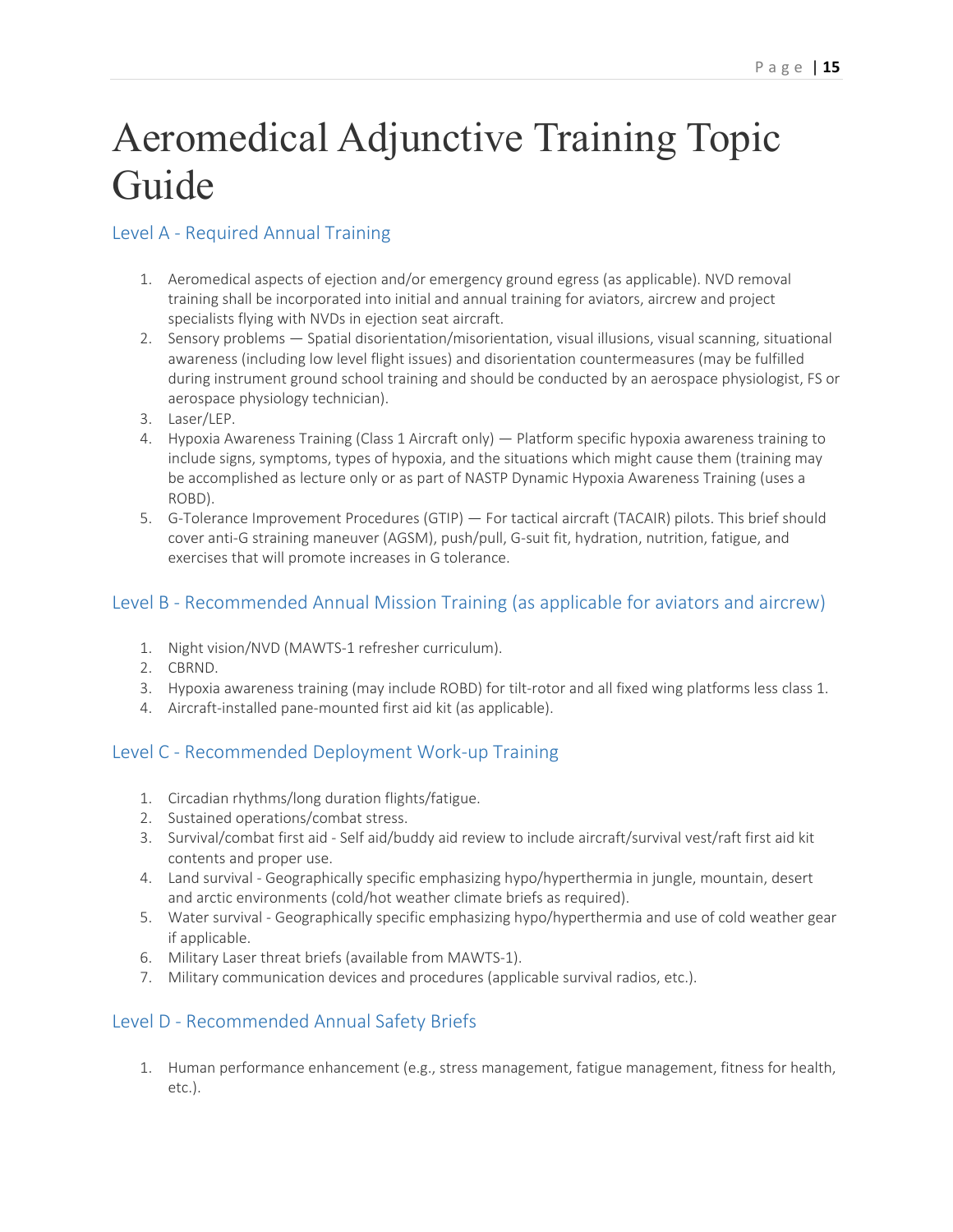- 2. Situational awareness Anomalies of attention/complacency, learning, memory improvement, temporal distortion.
- 3. Fitness enhancement Exercise/cardiovascular fitness/strength training, proper nutrition, and weight management.
- 4. Nutrition, diet, and over-the-counter supplements.
- 5. Simulator sickness/motion.
- 6. Noise and vibration.
- 7. Aircraft mounted first aid kit contents/use a long with survival vest/raft first aid kit contents and proper use.
- 8. Aviation physiology (may include hypoxia awareness training) to include barometric physiological phenomena, decompression sickness, altitude threats.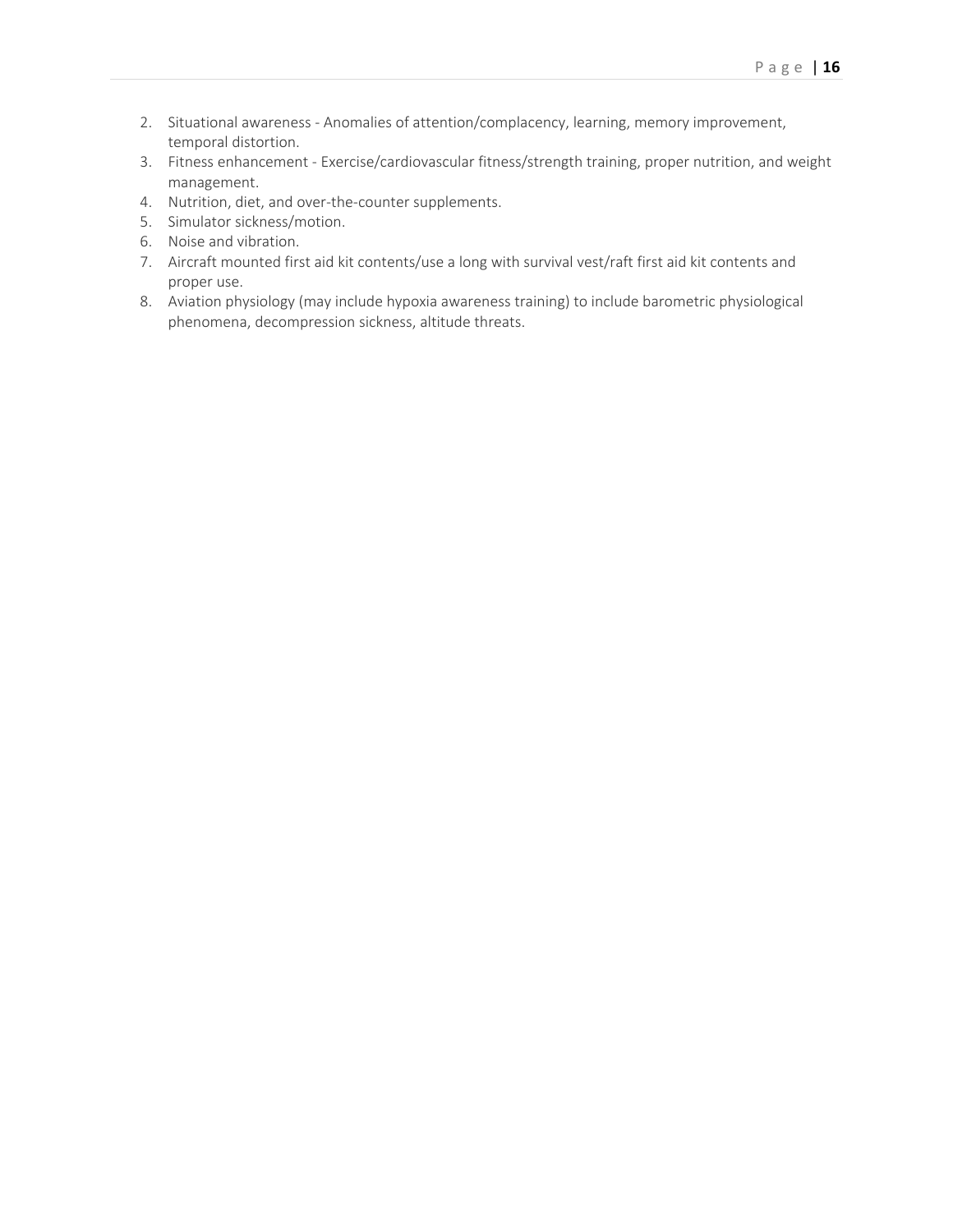# <span id="page-17-0"></span>Grading and Graded Elements

- a. With the exception of CFET, personnel who complete all modules of the required Aircrew Indoctrination NASTP Training, Non-aircrew NASTP Training, or any of the Non-aircraft Specific NASTP Training courses shall be classified as Qualified (Q). Personnel who do not successfully complete all modules of the course per CNO/COMNAVAIRFOR approved curricula requirements shall be classified as Unqualified (U).
- b. Aircrew Refresher NASTP Training shall be graded as follows:
	- 1. Qualified (Q). Individuals who successfully complete all aspects of required training shall be classified as Qualified.
	- 2. Conditionally Qualified (CQ) Individuals who fail to successfully complete any one of the required modules (including lecture only modules), shall be classified as Conditionally Qualified. Failure to successfully complete the deficient module within 90 days will result in a grade of Unqualified (U) and the individual shall repeat the entire curriculum. Consecutive grades of CQ are not permitted within the current refresher cycle. Personnel designated as CQ may continue on flight status for this 90-day period. Qualification letters will indicate which module(s) was/were not successfully completed.
	- 3. Unqualified (U) or  $(UQ)$  Individuals who fail to successfully complete two or more of the modules (including lecture only modules), or fail to qualify within 90 days after receiving a grade of CQ, shall be classified as Unqualified (U). Failure to successfully complete all deficient modules within 90 days will result in the individual repeating the entire curriculum. Personnel in a U status shall be grounded until they successfully achieve a grade of Q or CQ. Qualification letters will indicate which modules were not successfully completed.
	- 4. No Grade (NG) If a refresher student begins NASTP training, but due to unforeseen circumstances is unable to complete the course, an entry in the record of NG shall be made. Those items not completed shall also be listed in the record. If any training element was attempted and failed, NG shall not be used, a grade of Unqualified (U) shall be entered. Personnel designated as NG may continue on flight status until their original qualification expires. Failure to complete training within 90 days will result in the individual repeating the entire curriculum. Qualification letters will indicate which modules were not successfully completed.
- c. Remediation and completion of training elements may take place at any NSTI ASTC. Upon successful completion of training, the ASTC providing remediation shall generate an updated qualification letter.
- d. CFET training is documented based on completion of specific CFET profiles. The qualification letter will document the completed profiles (A B C D E) and the aircraft trained for. Non-completed profiles will be listed (e.g., F/A-18, completed profiles A, B, C: non-completed profiles D, E.) Additional training is highly recommended for those who failed to complete all profiles. Grades of "Q", "CQ", "U", and "NG" are not used for CFET training.
- e. Adjunctive Training is required in some cases and elective in others and is not graded. Squadron NATOPS or training officers shall ensure that the required specific annual training is documented with a completion date in the Individual's NATOPS Training/Qualification jacket (Form 3760/32F).
- f. Inoperative Devices/Inclement Weather Personnel participating in any Indoctrination or Initial NASTP Training courses must complete all modules of the appropriate curriculum to receive a grade of Qualified (Q). Students enrolled in these courses who are unable to complete a particular module because of an unplanned/unexpected training device malfunction or unavailability (not a CASREP or previously known or planned for repair) or due to inclement weather, may receive an overall grade of Q only if the training device requirement is specified as waiverable by COMNAVAIRFOR in either the approved curricula or in OPNAVINST 3710.7 series. Personnel participating in Aircrew Refresher NASTP Training who are unable to complete a particular module because of a training device